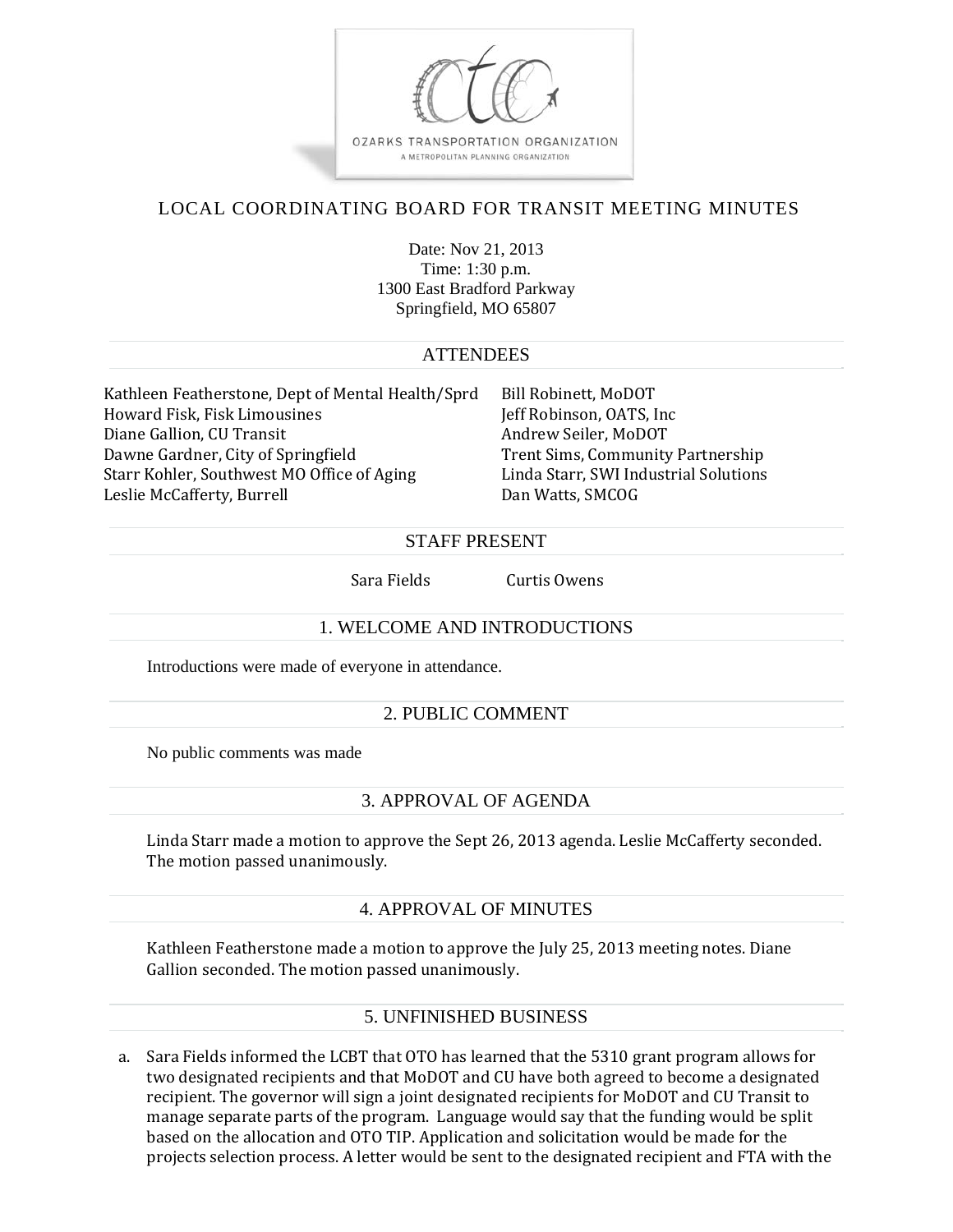percentage breakdown. MoDOT, CU and OTO will need an MOU before accepting any responsibility. CU will do all the required grant activities including reporting for their projects and MoDOT will do all of its grants and reporting. MoDOT would be Vehicles, operating or any other New Freedom other than CU awarded New Freedom. The same responsibilities would be required of CU Transit. OTO will continue to conduct the project selection, write the Transit Coordination Plan, Program Management Plan and federally mandated planning processes. OTO would split the 10 percent administration fee proportionally between MoDOT and CU. OTO will not be precluded from the 10 percent administrative fee in the event the LCBT ever wanted to develop a Mobility Management plan which is an eligible project and if the LCBT wanted to develop a call center for the OTO area human service agencies. OTO will take a draft MOU through the LCBT, OTO Board of Directors by February 2014 and forward to the Governor's office for approval. Solicitation for 5310 project will start in March 2014 and will combined 2013 and 2014 funds. 

Howard Fisk commented that if you look at the  $$250,000 +$  available funds for 2013 one could conclude that about \$25,000 would go to the administration portion of the projects. If a partial employee was hired out of the 10 percent would be a bargain for the LCBT. The LCBT recommended that staff forward to the OTO Board of Directors for approval.

Jeff Robinson asked "Unless the MAP-21 receives a continuing resolution will there be only one more year of funding?" Bill Robinett stated "yes." Currently the funds have only been released for FY13, but the FY13 and FY14 funds could be combined in the process.

Diane Gallion made a motion to recommend moving forward with the MOU between CU, MoDOT and OTO, a recommendation of approval of the MOU and the designated recipient of both MoDOT and CU. Seconded by Leslie McCafferty.

Motion Passes unanimously.

#### 6. NEW BUSINESS

a. Andrew Seiler with MoDOT discussed the ADA Transition plan that MoDOT is currently undertaking. He also informed the LCBT that he is currently developing a 7 question survey that will be forwarded to Curtis Owens. Curtis will forward the survey to the LCBT group through email distribution list and it is asked that each agency forward the survey to anyone that might be familiar with an ADA barrier. One survey will be needed for each known barrier. Key elements of identification of a barrier include noting the location, the type of barrier. Diane Gallion asked that Andrew remind the LCBT of the MoDOT routes for the purpose of identifying issues related to MoDOT. Andrew mention a non-comprehensive list that included Chestnut Expressway, Glenstone Avenue, Kearney Street, Sunshine Street west of Kansas Expressway and east of US 65, West Bypass and Kansas Expressway. Any information received that is not a MoDOT route will be forwarded to Dawne Gardner with the City of Springfield. Curtis asked Andrew if each agency should take the survey to the user level. Andrew stated that "yes, MoDOT will compile all information received whether it's from an agency or an end user." Cathleen Featherstone mentioned that the user will not necessarily know if they are on a MoDOT or city route. Andrew explained that he could provide a map with the survey. Dan Watts asked if MoDOT was interested in knowing about maintenance issues such as a broken crosswalk box or a cracked dome. Andrew responded yes, anything that was not in compliance with ADA. Howard Fisk asked if there was separate funding for the development of this plan and meeting the ADA requirements. Andrew said "No that was just part of the general funding and that projects built today include the ADA requirements."